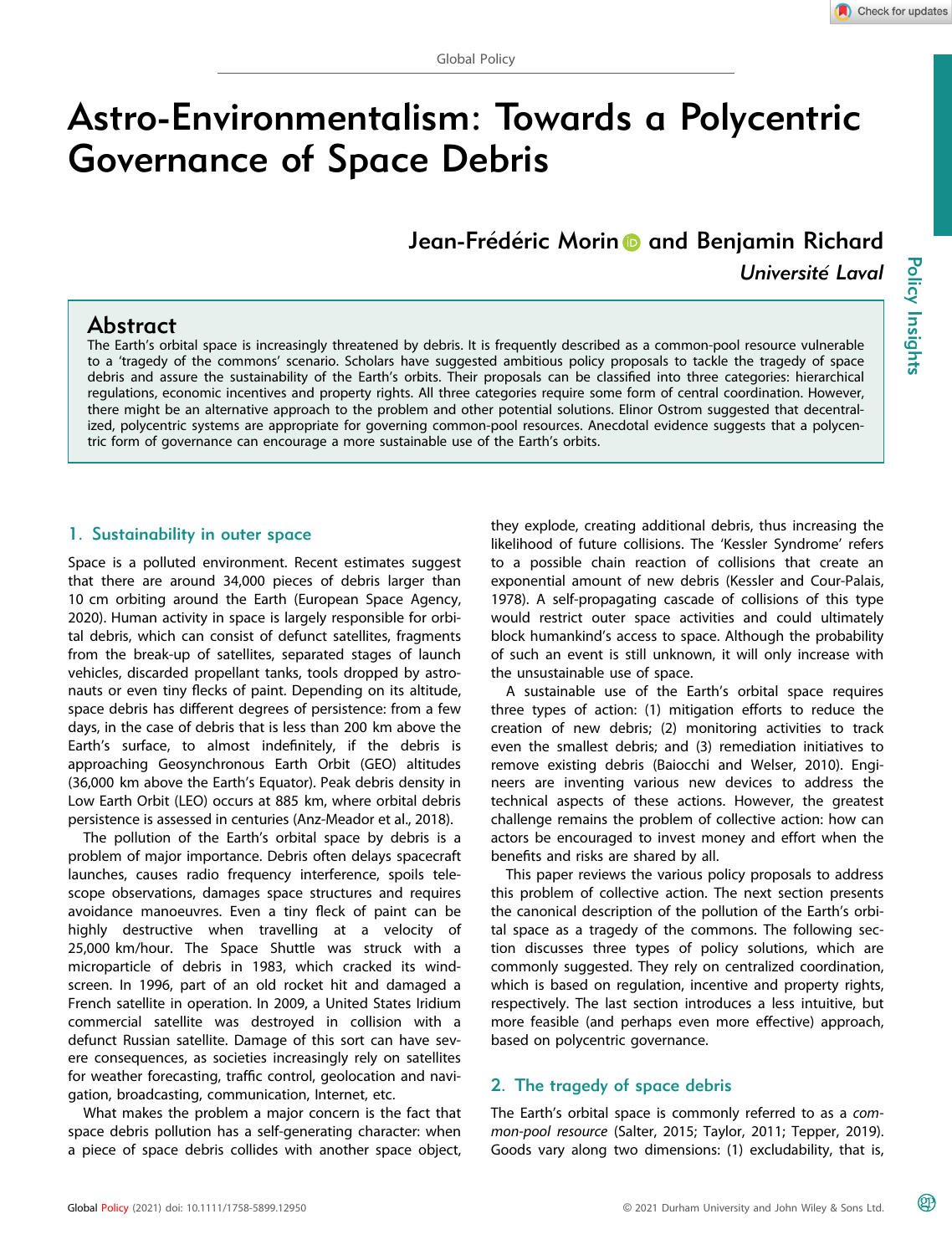the capacity of preventing others from benefiting from the resource; and (2) rivalry, namely, the degree to which one person's consumption of a resource prevents another person from consuming the same resource. A common-pool resource is a resource that is both nonexcludable and rivalrous (Ostrom, 1990, 2010).

The Earth's orbits are nonexcludable: preventing others from enjoying the benefits of the Earth's orbits is difficult under the present treaty regime for outer space, most notably the 1967 Outer Space Treaty, which provides that 'Outer space [...] shall be free for exploration and use by all States [...]' (Article I). The Earth's orbits are also rivalrous: once a spacecraft or even a piece of debris is in a given orbital slot, another spacecraft cannot simultaneously occupy the same location. This especially holds true in the case of the most congested orbits, such as the Low Earth Orbit and polar orbits. Resources that are nonexcludable and rivalrous, such as the Earth's orbits, are common-pool resources.

According to the traditional view, being a common-pool resource makes the Earth's orbital space particularly vulnerable to the 'tragedy of the commons' (Hardin, 1968). This classic problem of collective action in environmental governance inexorably leads to the overexploitation and degradation of open access resources. When resources are nonexcludable and rivalrous, each individual actor has an incentive to consume as much of the resources as they can before their competitors do. Similarly, there is little incentive for each actor to invest in conservation, since the benefits would be diluted among the entire community of actors. Thus, space actors have an incentive to continue using the Earth's orbits unsustainably, without taking the necessary action to remediate the problem or reduce the activities that create more space debris. According to this traditional account, individual rational behaviour produces an irrational collective outcome: orbits are congested with debris.

John Vogler (2012, p. 61) observes that 'the designation of areas and resources as global commons is evidently related both to technological change and scarcity'. Recent developments suggest both variables are also playing out in the context of the 'tragedy of the space commons' (Shackelford, 2014, p. 435). Lower launch costs and the development of smaller satellites have led to the proliferation and diversification of space actors (Adolph, 2006). An increasing number of countries, including developing countries, now have their own satellites. In addition, the space industry is growing rapidly, with numerous privately-owned satellites and private launch services. Projects for space-based Internet connections – involving Google, Facebook and Amazon – will place thousands of satellites in orbit. SpaceX already launched more than 800 satellites since May 2019 and is planning to deploy up to 42,000 satellites in the coming decades. These developments will make space even more congested and increase the risk of collision.

## 3. Centrally-coordinated solutions

The Outer Space Treaty provides that the exploration and use of space 'shall be the province of all mankind' (Article I).

By suggesting that humanity shares a custodial responsibility over this domain, the treaty invites the international community to establish mechanisms to guarantee its sustainable use. However, few measures to improve sustainability have been implemented and the tragedy of space debris is getting worse.

Several scholars have suggested ambitious policy proposals to overcome the unfolding tragedy of the space commons. They can be classified into three broad categories: (1) hierarchical regulations; (2) economic incentives; and (3) property rights.

#### 3.1. Hierarchical regulations

Top-down regulations, combined with monitoring and sanction mechanisms, can alleviate the tragedy of the commons. Clear and nondiscriminatory rules facilitate convergence towards cooperative behaviour, while enforcement mechanisms dissuade freeriding. This is the model underlying several agreements governing high-sea fishing and transboundary air pollution.

Existing treaties on outer space, such as the Outer Space Treaty and the Liability Convention, provide an insufficient regulatory framework for dealing with the orbital debris problem (Roberts, 1992). Their references to space debris are indirect and ambiguous. For example, it is not clear if legal concepts, such as 'harmful interference', 'harmful contamination' and 'space objects' apply to the full range of space debris. Other multilateral instruments formally dealing with space debris, such as the United Nations Space Debris Mitigation Guidelines, are nonbinding.

Several authors recommend a more precise and obligatory regulatory regime to fill the important gaps in the existing treaties. Their proposals include calls to amend existing treaties (Gupta, 2016) or to adopt a new treaty on space debris (Hollingsworth, 2013; Imburgia, 2011; Mejía-Kaiser, 2020). Scholars assert that a clear and stable legal framework would give new impetus to help make progress on the space debris problem, for example, developing cost-effective debris-removal techniques. More importantly, a solution to the space debris problem in the form of a binding international agreement could legally require countries to implement actions for the sustainable use of the Earth's orbital space. States would then be expected to enforce treaty provisions on their citizens and private corporations. Furthermore, monitoring and penalty procedures would constrain spacefaring nations into achieving set targets.

However, reforming an existing regulatory framework can be more challenging than establishing one from scratch. The stakes are clearer and greater than they were in the 1960s, when space activities were limited. Moreover, the existing treaties created expectations, established reference points, structured institutions, shaped policies and channelled investments. Space actors are embedded in the regulatory system they created, which means they are hostile to disruptive regulatory changes (Phillips and Pohl, 2020). As a result, reaching a multilateral agreement is increasingly difficult. The last legally-binding multilateral treaty was the 1979

മ്ര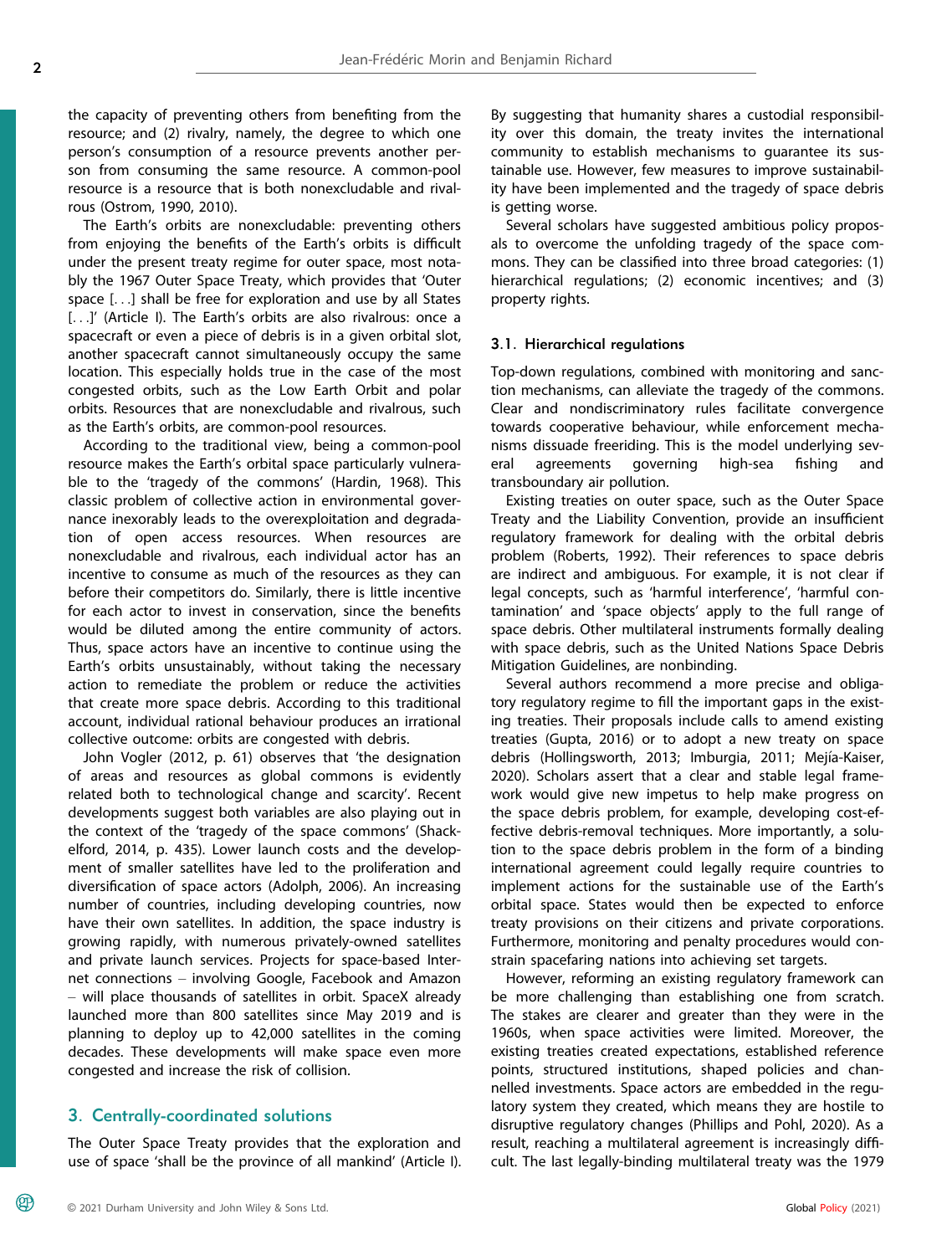Moon agreement. It was ratified by only 18 states, which did not include any of the space superpowers.

The high vulnerability of space operators to damage arising from the proliferation of new space actors, especially in low Earth orbit, accentuate the need for managed interdependence. In 1963, the International Telecommunication Union was given the mandate of managing the allocation of orbits and radio spectrum in geostationary orbit given increasing radio interference between satellites. A similar legal regime aiming to manage physical collisions between satellites is possible in principle. Yet, the proliferation of space actors increases the transaction cost of a negotiated solution, making this outcome gradually less likely.

Given the potential difficulties of addressing the problem of space debris through negotiated mechanisms, advocates of a hierarchical regulatory regime have called for an International Court of Justice (ICJ) ruling on debris. A ruling would avoid the risk of diplomatic inertia and provide the authoritative framework to apply the principles of general international law to space debris. For example, it has been suggested that the International Court of Justice adjudicate space debris as an environmental nuisance in violation of the principle of responsibility for transboundary harm (Kellman, 2014). As such, polluters would be held legally responsible for tackling the problem of space debris and would be required to ensure that the use of the Earth's orbital space is more sustainable.

However, a judicial ruling would lack the scope to make specific obligations more comprehensive. A ruling can provide general principles, but not the details required to implement them. A global effort to resolve an issue as intricate as the sustainable use of orbital space requires the genuine mobilization and leadership of the main spacefaring states (Kellman, 2014; Salter, 2015). Consequently, judicial resolution would eventually have to give way to diplomatic processes, which brings us back to the obstacle of transaction costs.

#### 3.2. Economic incentives

Since the writings of Arthur Cecil Pigou (1932), the standard economic approach to solving the tragedy of the commons is to force actors to internalize the social costs of their activity, that is, the negative externalities. Orbital debris is a negative externality associated with the launch of spacecraft and satellites into space. Some scholars have suggested a tax on launches as a potential economic solution to the orbital debris problem (Adilov et al., 2015; Adolph, 2006). This type of tax could be linked to the size of the externality in order to deter unnecessary launches and incentivize the use of debris mitigation technology. By raising the private cost of generating more pollution in the Earth's orbits, the creation of debris would be reduced. Moreover, the revenue collected from this tax could be invested in active debris removal (Adilov et al., 2015).

Environmental taxation is frequently used by governments at the domestic level, but seldom internationally. The main obstacle to introducing taxation to govern global commons is the absence of a global government. Indeed, not a single international entity has the legitimacy and the necessary authority to levy a tax or impose a limit on the quantity of pollution emitted. One rare exception is the International Seabed Authority, which collects fees for deep-sea mining activities. This mechanism was negotiated in the 1970s, before there were any mining activities on the international seabed. Nonetheless, it was highly controversial and the United States is still not a member of the Authority. While the seabed provisions of the United Nations Law of the Sea Convention are based upon the principle of 'common heritage of humankind', which provides the normative basis for legitimate collective public management at the international level, space treaties largely avoid using this concept. One exception is the 1979 Moon Treaty, whose common heritage idea of equitable distribution of the economic benefits derived from space activities among all states is an important reason for its alleged failure (Keefe, 1995).

Meyer (2010) suggests considering space as a 'district' under the authority of an international entity that would collect taxes on private space activities on behalf on the international community. This suggestion is unlikely to receive universal support, as private space activities are already flourishing in several countries. In the absence of a universal taxation scheme, it is likely that private space actors would relocate their launch activities to countries that do not levy tax. This would create an incentive for states aspiring to attract space investment to reject any form of taxation on space activities.

An additional challenge is that environmental externalities are difficult to quantify in monetary terms. What monetary value should be attributed to the exploitation of an orbital slot? If environmental externalities are overestimated, businesses and taxpayers are likely to oppose a new tax, which they consider unjustified. Inversely, if they are underestimated, environmental degradation continues as environmental taxes essentially serve as licences to pollute, which rich corporations can afford to pay for the common goods they use.

Another type of economic incentive is to subsidize those who adopt virtuous behaviour. Drago (2019) recommends a 'reward-for-recovery' scheme, similar to the maritime law of salvage. Under the maritime law of salvage, a person or entity who retrieves a ship that is lost or in peril at sea is entitled to a reward for performance. When applied to the context of space law, rewards would also be provided in cases where the salvor performs 'a service that saves the environment' (Drago, 2019, p. 419). Otherwise, space companies have no incentive to spend money to remove existing orbital debris. Applying the maritime law of salvage to outer space would financially support the development of remediation technologies by rewarding innovators.

On a political level, subsidies are attractive because they spark less concentrated opposition than taxation. However, they require public funding. One option is to create an international debris removal fund. Undoubtedly, some countries, especially those who are not major polluters, will be reluctant to contribute financially. Moreover, determining the correct size of the economic incentive is problematic. A modest subsidy would not provide sufficient incentives for

 $\circledR$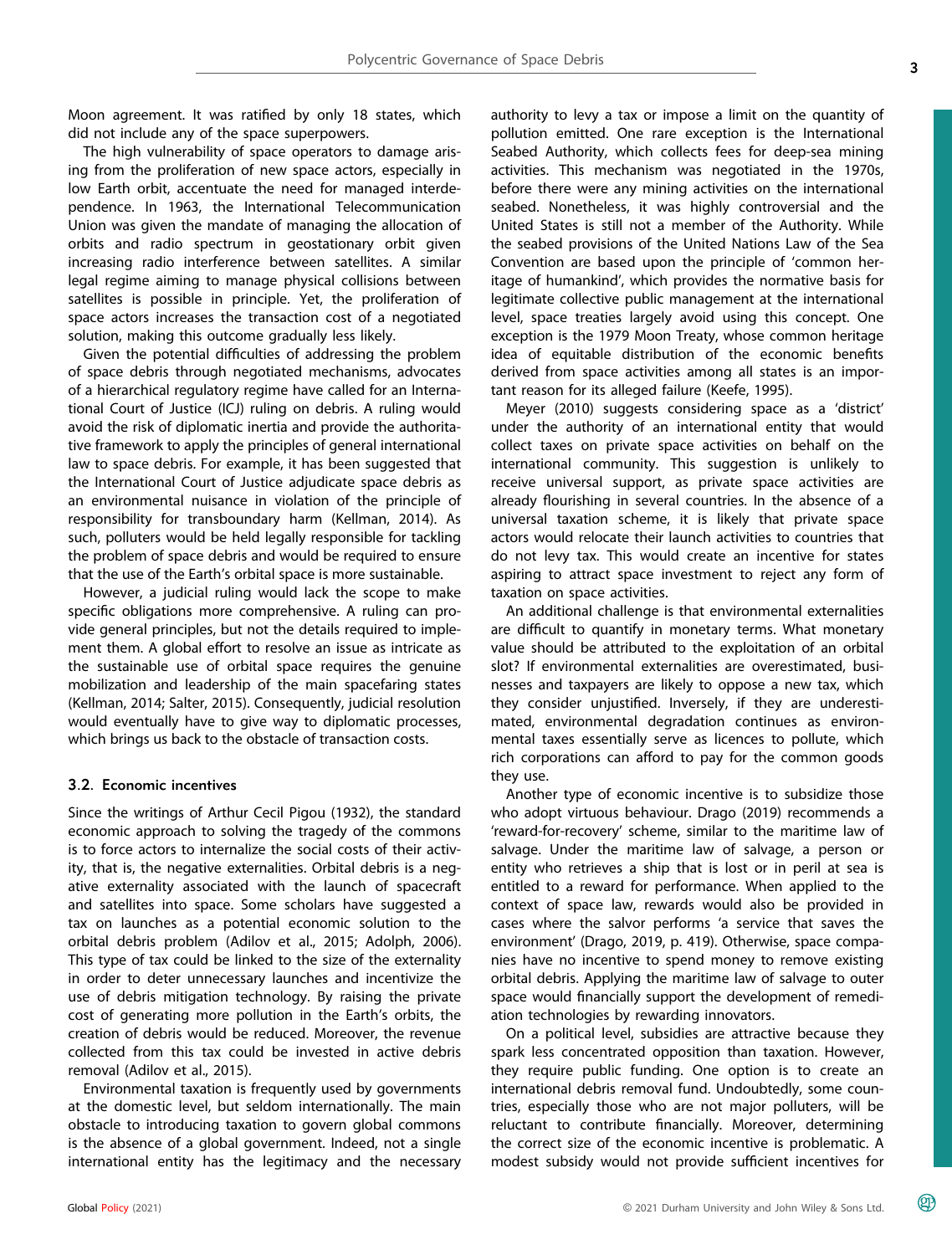innovation, while a generous subsidy would require more resources than economically optimal (Salter, 2015).

#### 3.3. Property rights

A third category of potential solutions to the tragedy of the space commons involves the attribution of property rights. For the Nobel laureate Ronald Coase, the problems raised by externalities can be solved with clearly specified property rights (1960). Owners of these rights have an incentive to protect their property and ensure their sustainable use in order to maintain their market values. They can also use contracts and litigation to ensure that they receive fair compensation in the event of damage to their property. Thus, under this system, the market rather than a public or an intergovernmental authority defines the price of environmental externalities, which is a way round the pricing problem associated with taxation (Salter and Leeson, 2014). The role of governmental authorities is to allocate property rights and institutionalize a market where these rights can be sold, rented or auctioned.

Following this logic, scholars have suggested 'dividing space resources into parcels and award[ing] them to nations via a lottery' (Cooper, 2003, p. 117). In 1988, following a campaign led by developing countries against the allocation of geostationary orbit slots based upon the principle of 'first come, first served', the International Telecommunication Union devised a plan that effectively divided among all nations a certain portion of radio spectrum and orbit. Some advocates of the 'territorialization of space' consider that the management of space debris requires a 'higher level of regulation', which individual states can provide more effectively than the international community (Elhefnawy, 2003, p. 56). Alternatively, once a state obtains jurisdiction over a section of the Earth's orbit, it could divide it and auction small portions to private entities. This would be akin to the extension of sovereignty rights under the law of the sea, which allows states to grant fishing licences to private entities.

There are obvious difficulties with implementing this kind of mechanism in outer space. The Outer Space Treaty forbids states from extending their territorial sovereignty to outer space (Article II). This rules out the possibility of attributing clear private property rights in outer space (White, 2002). In 1976, a group of equatorial countries issued the Bogota Declaration as an attempt to assert sovereignty over the geostationary orbit located above their respective territories. Given the legal regime for space, their claim was largely rejected by other states. Even if we put aside these legal difficulties, the practical challenges of defining property rights in outer space are significant. For example, while satellites in Geosynchronous Earth Orbit may remain above a given country indefinitely, satellites in Low Earth Orbit do so for only a short period of time, completing their orbit around the Earth in approximately 90 minutes. In other words, 'the physical characteristics of space make the establishment of traditional, spatially demarcated property rights impractical, especially for LEO' (Taylor, 2011, p. 258).

Accordingly, scholars suggest that property rights could be associated with the externalities rather than with a geographical territory. This is the logic underlying carbon credit schemes, which allow businesses to emit a certain quantity of pollutants per year. Similarly, property rights could take the form of tradable debris licences (Taylor, 2011). These would essentially be property rights for a virtual quantity of space, which companies would choose to utilize or sell. When growth in space activity generates an increase in demand for licences, their price is likely to rise. Businesses would then be encouraged to develop new technology to reduce the creation of debris, to avoid having to buy another licence. They could even make a profit by selling the licence initially allocated to them or bought at auction. Similarly, the development of space debris removal technology would be encouraged if space companies could offset future debris pollution by removing debris from orbit (Taylor, 2011).

The 1971 Convention on International Liability for Damage Caused by Space Objects already provides a framework for compensation. Moreover, the 1974 Convention on Registration of Objects Launched into Outer Space helps to identify space objects and their owner. However, these conventions were not designed to address the problem of space debris and remain ambiguous (Roberts, 1992). In their current form, they do not provide an adequate framework to make satellite operators liable for the debris they create, that is, they do not induce operators to internalize their environmental externalities (for example, by purchasing an insurance against the emission of debris) (Wang, 2016).

In line with other centrally-coordinated solutions, property-based solutions would require the adoption or revision of international treaties. There is a broad consensus in the literature that the space debris problem requires a multilateral response centred around a comprehensive regulatory regime (Kurt, 2015). However, as the next section discusses, there might be another way to conceive of the problem and its solutions.

#### 4. Envisioning a polycentric governance system

Many critics of the tragedy of the commons metaphor argue that it provides an inaccurate description of the problem at hand and, therefore, fails to propose a specific solution. Elinor Ostrom, the first woman to receive the Nobel Prize in Economic Sciences in 2009, refutes the presumption that if common-pool resources are not governed by a central authority, which imposes rules on resource users, they will inevitably be overexploited until exhaustion (Ostrom, 1990, 2010). She argues that, under certain conditions, collective action can be achieved when users self-manage commonpool resources. She finds that polycentric governance systems are often more effective for achieving sustainable outcomes than centralized solutions.

Governing access and use of the commons through a polycentric system of governance can have 'considerable advantages' (Ostrom, 2010, p. 552). Polycentric systems favour the experimentation of different approaches, which generate learning and innovation. As such, they provide the flexibility necessary to self-correct and evolve incrementally (Tepper, 2014). These are significant benefits for governing

 $^{\circledR}$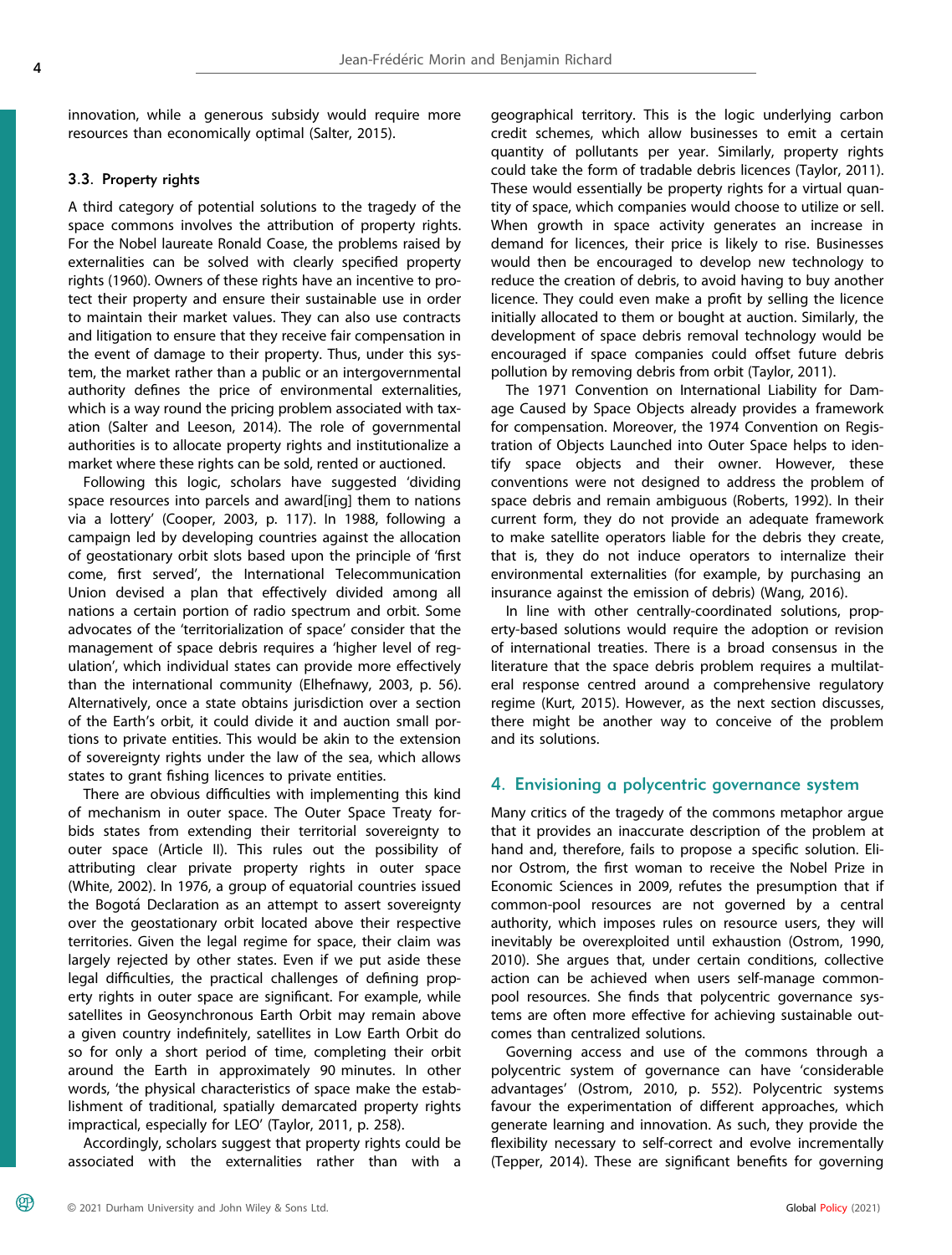complex problems, characterized by high uncertainty, a wide diversity of actors and changing technologies. Compared with centralized systems, polycentric systems might come at the cost of redundancies and ambiguities. This may be a price worth paying for a governance system capable of adapting to a changing environment.

However, not every polycentric system governs commonpool resources sustainably. Ostrom (1990) developed an eight-principle framework that outlines the conditions necessary for a successful polycentric system. Building on these principles, some space governance scholars consider that orbital debris governance could be improved incrementally (Kurt, 2015; Shackelford, 2014; Tepper, 2014; Weeden, 2012; Weeden and Chow, 2012).

The space governance system is already polycentric. It is made of multiple international regimes, including a liability in space regime, the satellite allocation regime, the moon regime and the international space station regime (Stuart, 2013). It fits the definition of a 'regime complex', for example, an 'array of partially overlapping and non-hierarchical institutions' (Raustiala and Victor, 2004). Regime complexes are a middle ground between a fully integrated regime centred around one key institution and a highly fragmented collection of unrelated institutions (Keohane and Victor, 2011).

The actors involved in orbital debris governance are closely connected through different forums. They include space agencies, NGOs, universities, satellite operators, launch systems and military organizations from all over the world. They meet and discuss orbital debris at various forums, including the United Nations Working Group on the Longterm Sustainability of Outer Space Activities, the Inter-Agency Space Debris Coordination Committee, the European Space Research and Technology Centre, the International Telecommunication Union, the United Nations Group of Governmental Experts on Transparency and Confidencebuilding Measures in Outer Space Activities, the International Organization of Standardization's Subcommittee on Space Systems and the International Astronautical Congress (Baiocchi and Welser, 2010).

Over time, these highly connected actors have adopted hundreds of institutional arrangements related to space sustainability, at bilateral, regional and multilateral levels (Gallagher, 2010; Jakhu, 2011). Some are legally binding and others are not. These arrangements include guidelines, information-sharing platforms, memorandums of understanding, political declarations, codes of conduct and standards. One example is the Space Safety Coalition, an 'ad hoc coalition of companies, organizations, and other government and industry stakeholders'. It recently adopted the 'Best Practices for the Sustainability of Space Operations', a set of standards to promote the implementation of the 21 Long-Term Sustainability guidelines approved by the United Nations Committee for the Peaceful Use of Outer Space (UN COPUOS) in June 2019 (Space Safety Coalition, 2020). Some actors have adopted practices that go beyond their legal requirements and are investing massively to address the problem (Kurt, 2015; Mejía-Kaiser, 2009). Several spacefaring nations adopted measures and procedures consistent with space

debris mitigation before the United Nations General Assembly endorsed the COPUOS Space Debris Mitigation Guidelines (Kurt, 2015). Commercial initiatives that could address the threat of space debris are also emerging alongside government and international frameworks, with the launch of the first privately-funded active debris removal mission planned in March 2021 (Astroscale, 2020).

Anecdotal evidence points to ways in which this polycentric form of governance can encourage a sustainable use of the Earth's orbits. For example, a network of optimal observatories, controlled by universities in Italy, Switzerland and the United States are conducting observation campaigns to monitor space debris. According to Hossein and his coauthors (2020, p. 30), 'heterogeneous capabilities of the different observatories represent an advantage for acquiring a wider set of debris monitoring data with different techniques'. The fact that various autonomous actors voluntarily share information to solve a common problem is consistent with Ostrom's view that a polycentric system offers adaptive solutions to the governance of common-pool resources (Johnson-Freese and Weeden, 2012).

Similarly, most of the largest commercial satellite operators have joined the Space Data Association (SDA), an industry-led initiative to improve space situational awareness through the sharing of members' operational data (Space Data Association, 2020). By providing a standardized and secure way of exchanging private information about the movement of its members' satellites, the SDA complements governmental and nongovernmental initiatives capable of monitoring dead satellites and nonfunctional debris. In 2014, the SDA reached a data sharing agreement with the United States Department of Defence tracking operation to collaborate on space situational awareness. The potential for mutual monitoring, learning and cooperation is further evidence of the benefits of a polycentric system for the sustainable governance of the Earth's orbits (Ostrom, 2010).

## 5. Conclusions

Ostrom's perspective on common-pool resources suggests that revolutionizing space governance, by adopting a new treaty, levying a global tax or allocating property rights might not be necessary to tackle the problem of space debris. An alternative to these centralized solutions could be to build on the existing polycentric nature of space governance. Yet, several adjustments might be required to build trust among actors, clarify rights and expectations, encourage broad participation and solve unavoidable disputes (Weeden and Chow, 2012). Although this approach is more ambiguous, complex and messy than centralized solutions, it might be more realistic. Creating an institutional mess on Earth might be our best shot at clearing our debris out of space.

## References

Adilov, N., Alexander, P. J. and Cunningham, B. M. (2015) 'An Economic Analysis of Earth Orbit Pollution', Environmental and Resource Economics, 60 (1), pp. 81–98.

മ